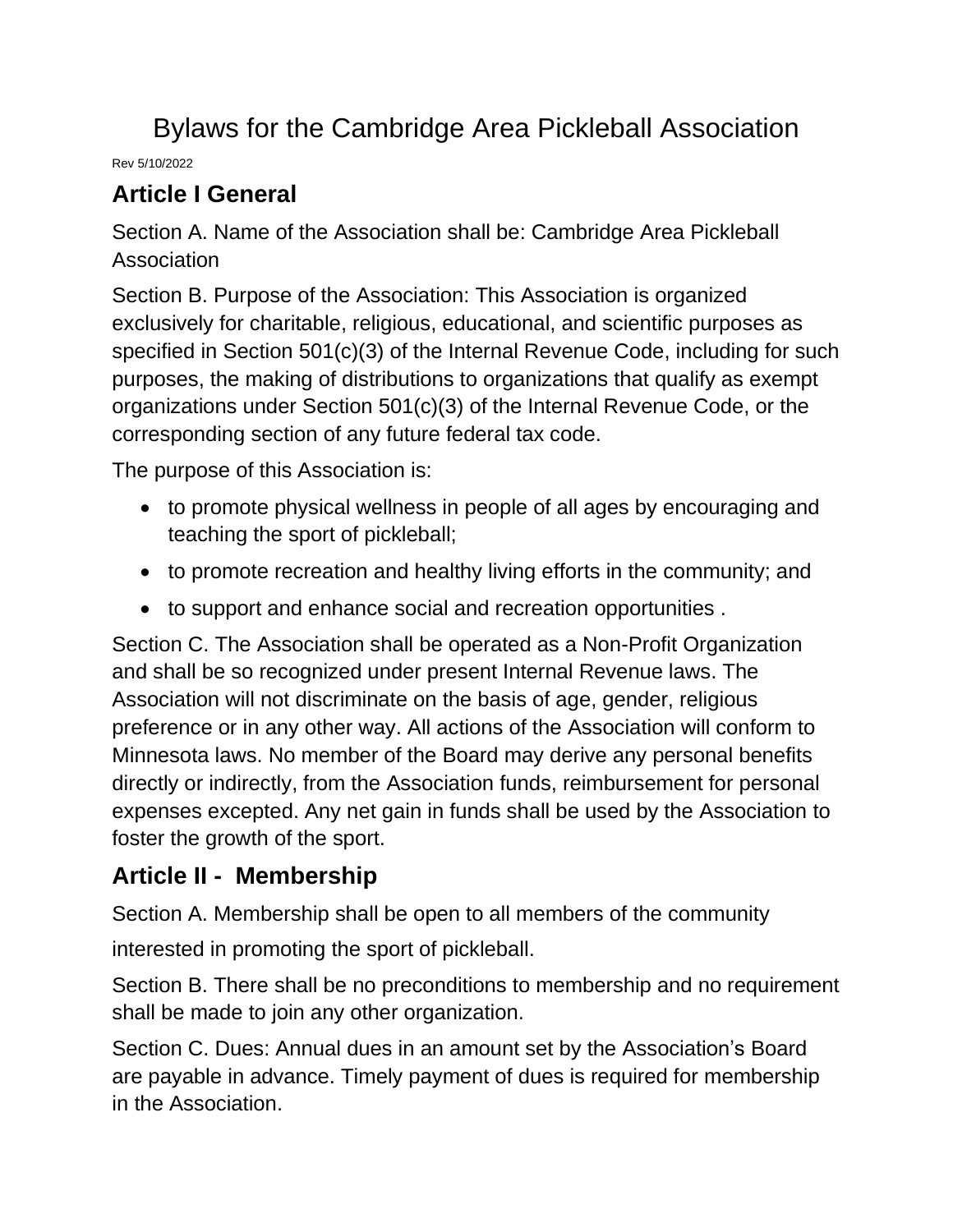Section D. Membership Termination" A member may be terminated by nonpayment of dues or by a majority vote of the membership at a regular meeting or at a special meeting.

## **Article III Board of Directors**

Section A. Board of Directors: There shall be a President, Vice president, Secretary, Treasurer and three at large members, for a total of 7 members. The Board shall be charged with the responsibility for the overall operation of the Association. The Board shall have the ability to approve all committees appointed by the President to carry out the essential functions of the Association. All Board meetings shall be open to any member of the Association whom may choose to attend.

Section B. Election: All Directors shall be elected by a majority vote of the members present at an annual membership meeting. They shall serve without compensation.

Section C. Term of office: All Directors are elected for a 2-year term in office. The term of office shall begin at the discretion of the Board.

Section D. Duties and responsibilities:

President: Shall preside at all called meetings and be accountable for the administration of Association business. The President shall carry out the direction and policies established by the Board. The President shall have authority to appoint all committees with Board approval. In the event of a vacancy on the Board the President shall appoint, with Board approval, an interim replacement until official elections can be held.

Vice President(s): Shall perform all the duties of the President in the event of the President's absence or inability to perform and shall also perform such duties and responsibilities as may be assigned by the President with Board approval.

Secretary: Shall keep the Association's records, keep the minutes of all properly called meetings, and conduct all correspondence relating to the Association's business. The Secretary shall forward a copy of the minutes to Board members for clarity.

Treasurer: Shall receive and deposit all monies due the Association. Shall pay all obligations of the Association. Shall keep up to date records of all financial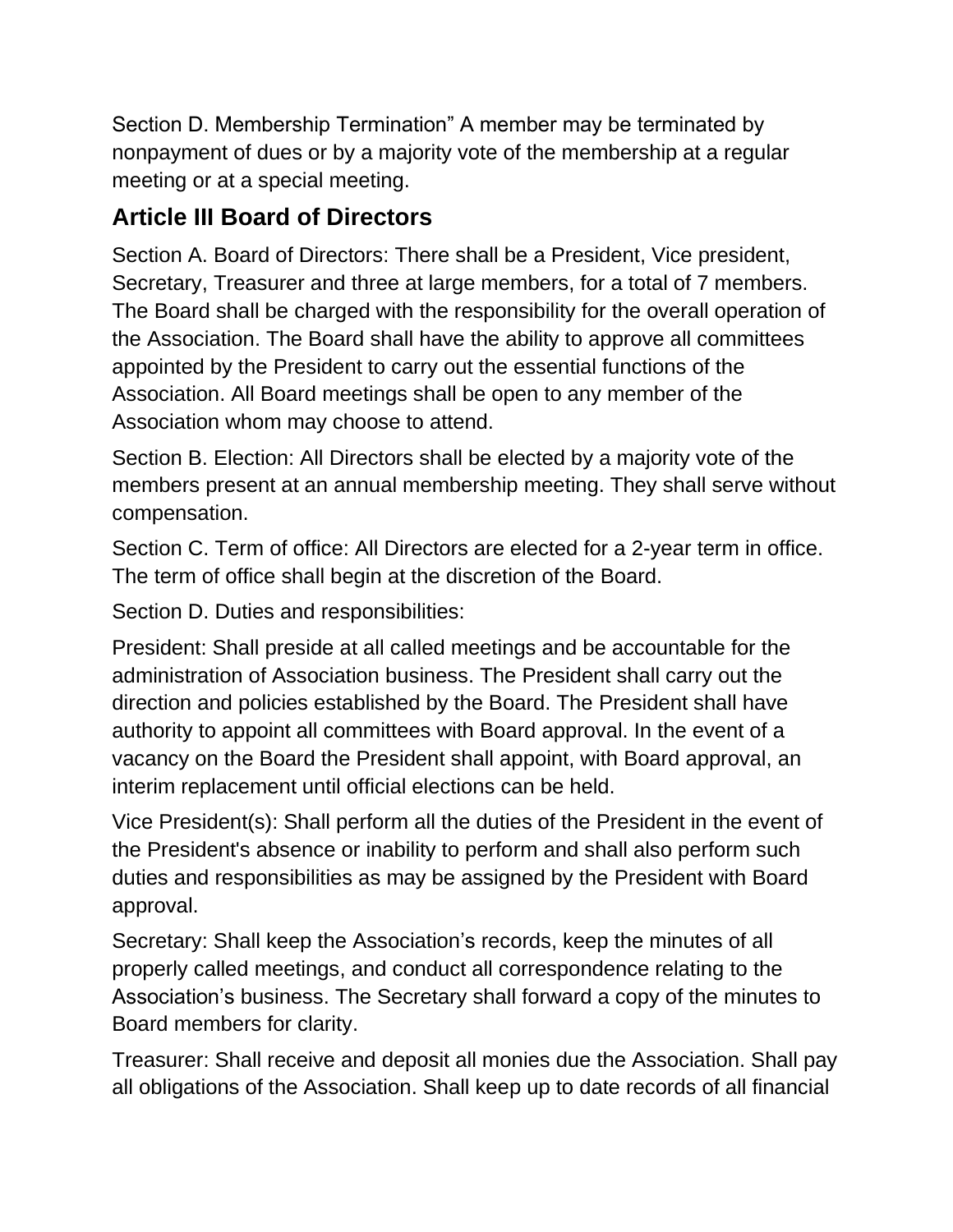transactions. Shall report to the Board all information relative to the finances as may be required.

Section E. Nominations and Elections

After consultation with the Board, the President will appoint a Nominating Committee from within the Association's membership. The Committee will present a slate of nominees for each open office at the annual general membership meeting. Additional nominations will be accepted from the floor at that time. All candidates nominated, either by the Committee or from the floor, must give their consent to be nominated. Election will be by secret ballot if there are two or more candidates for any one office. If the open positions only have one nominee, election will be by show of hands and/or voice vote.

## **Article IV Meetings**

Section A. Meeting of the members: An annual general membership meeting shall be held once per year at a time and place to be determined by the Board. The President shall preside at such meetings. All pertinent business of the Association may be discussed.

Section B. Meetings of the officers and the Board: The President may call meetings of the Board at any time giving notice orally, in writing, or email. The time and place may be determined by the President. The existence of a majority (four members) of the Board will allow it to conduct any business brought before the Board at such meetings.

Section C. Committees: The President, with the concurrence of the Board, may appoint committees as needed to effectively conduct the business of the Association. Committees are a vital part of the process to run an efficient Association and they may have any and all meetings as they deem necessary to conduct their business. They shall serve without compensation.

Section D. Executive Committee: The four officers serve as the members of the Executive Committee. Except for the power to amend the Articles of Incorporation and bylaws, the Executive Committee shall have all the powers and authority of the Board of Directors in the intervals between meetings of the Board of Directors, and is subject to the direction and control of the full Board.

## **Article V Financial**